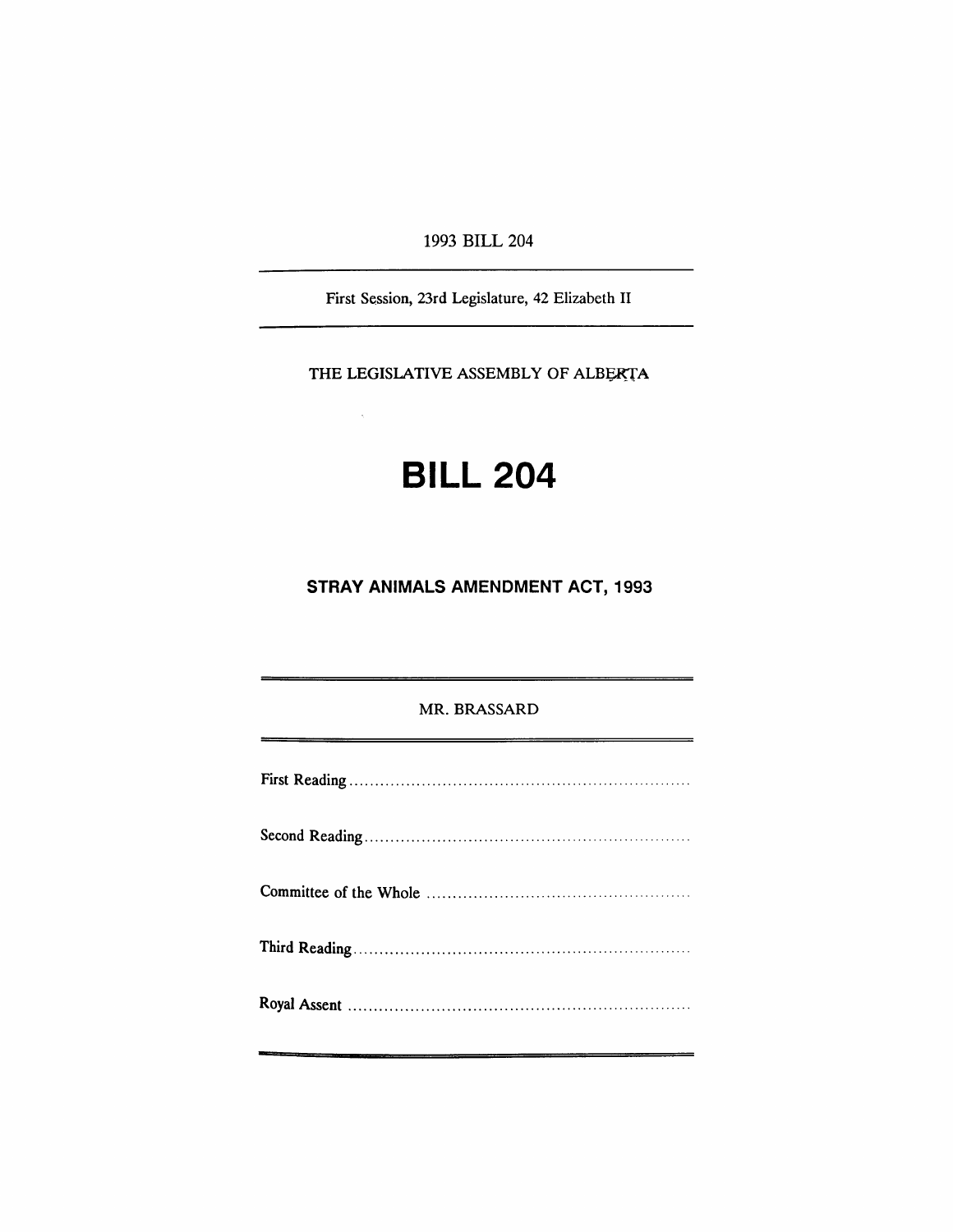*Bill 204 Mr. Brassard*

### **BILL 204**

1993

#### **STRAY ANIMALS AMENDMENT ACT, 1993**

*(Assented to* , 1993)

HER MAJESTY, by and with the advice and consent of the Legislative Assembly of Alberta, enacts as follows:

- 1 *The Stray Animals Act is amended* by *this Act.*
- 2 *The following is added after section 19.1:*

19.2(1) No person shall capture or attempt to capture a horse on land of the Crown in right of Alberta except by means of capture prescribed by the regulations to this Act.

(2) No person shall capture or attempt to capture a horse on land of the Crown in right of Alberta unless that person has been granted a licence by the Minister to do so.

3 *The following is added after 23(f):*

(g) prescribing the means by which livestock may be captured pursuant to this Act;

(h) authorizing the Minister to prescribe the manner in which applications for licences pursuant to section 19.2 shall be made and the conditions which shall attach to those licences.